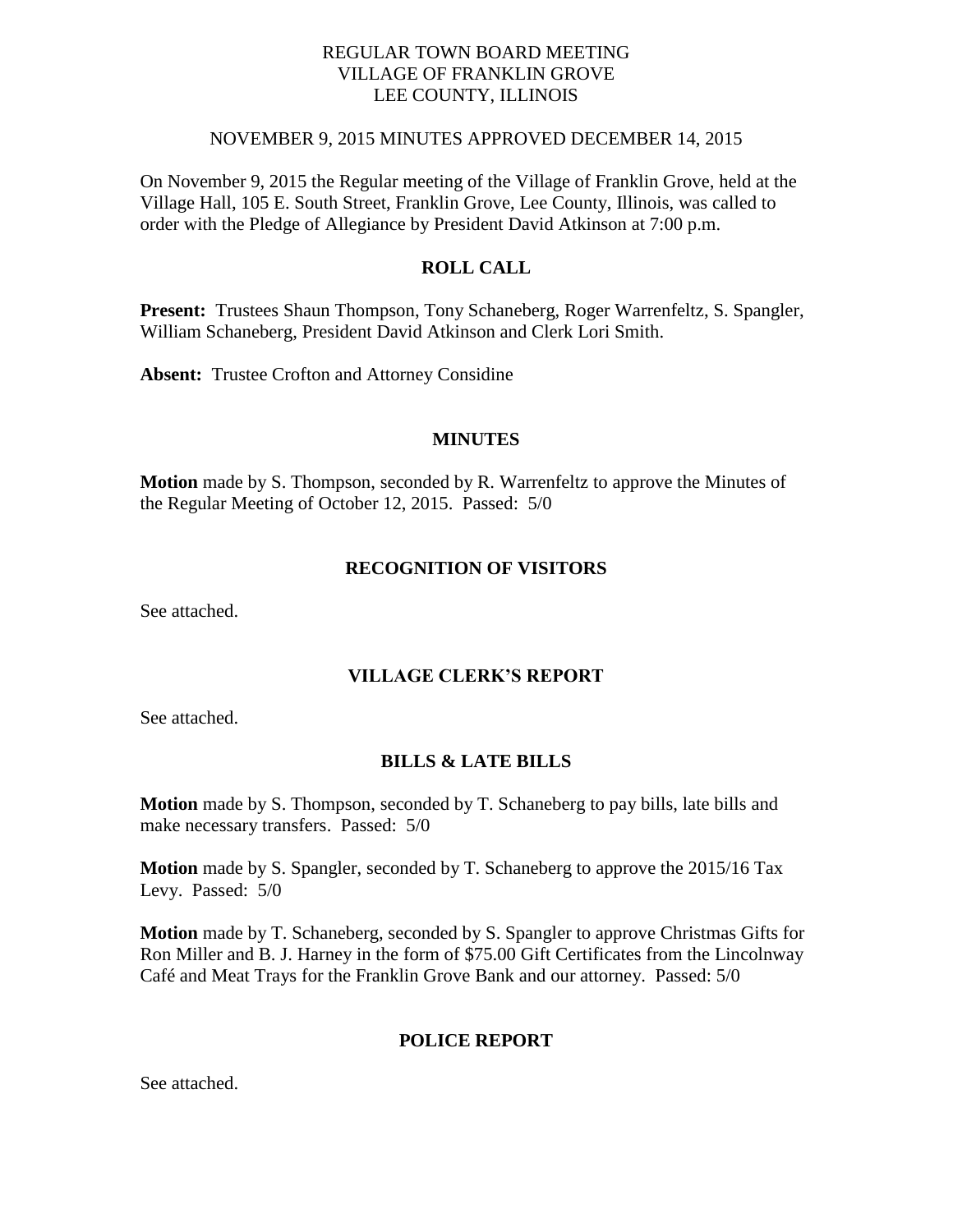### **LEGAL ISSUES (Attorney Considine)**

None

#### **GENERAL**

**Motion** made by S. Spangler, seconded by W. Schaneberg to set a Public Hearing for December 14, 2015 at 6:30 p.m. to discuss the status of the Emergency Water Main Repair work done under the UPRR. Passed: 5/0

## C**OMMITTEE REPORTS**

## **STREETS & ALLEYS**

(T. Schaneberg Chairman)

T. Schaneberg advised that the Leaf Vac is working and we have Mike Settles and Jordan Lahman working part-time running the Leaf Vac.

**Motion** made by T. Schaneberg, seconded by W. Schaneberg to approve payment of \$56,513.41 to Civil Constructor in accordance with the Engineer's Pay Estimate. Passed: 5/0

#### **WATER & SEWER**

(R. Warrenfeltz Chairman)

Trustee Warrenfeltz advised that the Trickling Filter came in at just under \$28,000. The Lift Station will cost \$8,600 to rebuild or \$8,900 new. Recommended that for the price difference we go with a new one.

The NPDES permit is due January 1, 2016 and Trustee Warrenfeltz recommended we have Willett Hoffman do it for \$1,202.00.

**Motion** made by R. Warrenfeltz, seconded by T. Schaneberg to approve payment to Ron Miller in the amount of \$3,078.70 for accumulated sick time in accordance with the new Employee Handbook. Passed: 5/0

## **COMMUNITY DEVELOPMENT**

(W. Schaneberg Chairman)

Trustee Schaneberg advised that the Christmas Tree Lights need repair and he will look into what needs to be done.